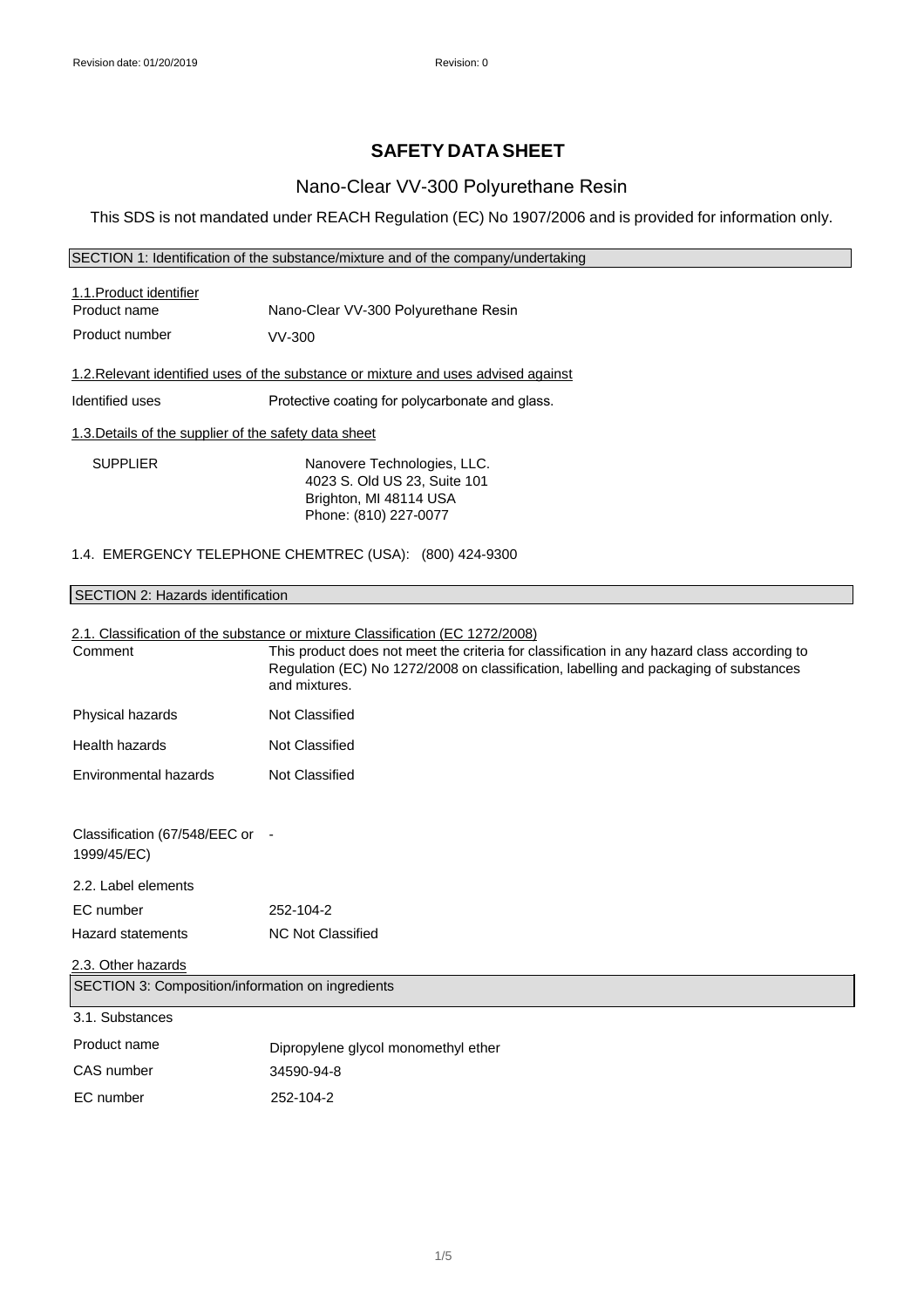| 4.1. Description of first aid measures<br>General information<br>No specific recommendations.<br>Inhalation<br>Move affected person to fresh air at once. Get medical attention if any discomfort continues.<br>Ingestion<br>If necessary, rinse mouth and provide fresh air. Get medical attention if any discomfort<br>continues.<br>Wash skin thoroughly with soap and water.<br>Skin contact<br>Rinse immediately with plenty of water. Remove any contact lenses and open eyelids wide<br>Eye contact<br>apart. Continue to rinse for at least 15 minutes. Get medical attention if any discomfort<br>continues.<br>4.2. Most important symptoms and effects, both acute and delayed<br>4.3.Indication of any immediate medical attention and special treatment needed<br>Notes for the doctor<br>No specific recommendations.<br>SECTION 5: Firefighting measures<br>5.1. Extinguishing media<br>Suitable extinguishing media<br>Extinguish with the following media: Foam, carbon dioxide or dry powder.<br>Water.<br>Unsuitable extinguishing<br>media<br>5.2. Special hazards arising from the substance or mixture<br>Hazardous combustion<br>Oxides of carbon. products<br>5.3. Advice for firefighters<br>Protective actions during Containers close to fire should be removed or cooled with water. firefighting<br>Special protective equipment<br>Wear positive-pressure self-contained breathing apparatus (SCBA) and appropriate<br>protective for firefighters clothing.<br>6.1. Personal precautions, protective equipment and emergency procedures<br>Personal precautions<br>Wear suitable protective equipment, including gloves, goggles/face shield, respirator, boots,<br>clothing or apron, as appropriate. In case of spills, beware of slippery floors and surfaces.<br>6.2. Environmental precautions<br>Environmental precautions<br>No negative effects on the aquatic environment are known.<br>6.3. Methods and material for containment and cleaning up<br>Methods for cleaning up<br>Contain and absorb spillage with sand, earth or other non-combustible material. Collect and<br>place in suitable waste disposal containers and seal securely. Label the containers containing<br>waste and contaminated materials and remove from the area as soon as possible. Wash<br>thoroughly after dealing with a spillage.<br>6.4. Reference to other sections<br>SECTION 7: Handling and storage | <b>SECTION 4: First aid measures</b>   |  |  |
|----------------------------------------------------------------------------------------------------------------------------------------------------------------------------------------------------------------------------------------------------------------------------------------------------------------------------------------------------------------------------------------------------------------------------------------------------------------------------------------------------------------------------------------------------------------------------------------------------------------------------------------------------------------------------------------------------------------------------------------------------------------------------------------------------------------------------------------------------------------------------------------------------------------------------------------------------------------------------------------------------------------------------------------------------------------------------------------------------------------------------------------------------------------------------------------------------------------------------------------------------------------------------------------------------------------------------------------------------------------------------------------------------------------------------------------------------------------------------------------------------------------------------------------------------------------------------------------------------------------------------------------------------------------------------------------------------------------------------------------------------------------------------------------------------------------------------------------------------------------------------------------------------------------------------------------------------------------------------------------------------------------------------------------------------------------------------------------------------------------------------------------------------------------------------------------------------------------------------------------------------------------------------------------------------------------------------------------------------------------------------------------------------------------------------------|----------------------------------------|--|--|
|                                                                                                                                                                                                                                                                                                                                                                                                                                                                                                                                                                                                                                                                                                                                                                                                                                                                                                                                                                                                                                                                                                                                                                                                                                                                                                                                                                                                                                                                                                                                                                                                                                                                                                                                                                                                                                                                                                                                                                                                                                                                                                                                                                                                                                                                                                                                                                                                                                  |                                        |  |  |
|                                                                                                                                                                                                                                                                                                                                                                                                                                                                                                                                                                                                                                                                                                                                                                                                                                                                                                                                                                                                                                                                                                                                                                                                                                                                                                                                                                                                                                                                                                                                                                                                                                                                                                                                                                                                                                                                                                                                                                                                                                                                                                                                                                                                                                                                                                                                                                                                                                  |                                        |  |  |
|                                                                                                                                                                                                                                                                                                                                                                                                                                                                                                                                                                                                                                                                                                                                                                                                                                                                                                                                                                                                                                                                                                                                                                                                                                                                                                                                                                                                                                                                                                                                                                                                                                                                                                                                                                                                                                                                                                                                                                                                                                                                                                                                                                                                                                                                                                                                                                                                                                  |                                        |  |  |
|                                                                                                                                                                                                                                                                                                                                                                                                                                                                                                                                                                                                                                                                                                                                                                                                                                                                                                                                                                                                                                                                                                                                                                                                                                                                                                                                                                                                                                                                                                                                                                                                                                                                                                                                                                                                                                                                                                                                                                                                                                                                                                                                                                                                                                                                                                                                                                                                                                  |                                        |  |  |
|                                                                                                                                                                                                                                                                                                                                                                                                                                                                                                                                                                                                                                                                                                                                                                                                                                                                                                                                                                                                                                                                                                                                                                                                                                                                                                                                                                                                                                                                                                                                                                                                                                                                                                                                                                                                                                                                                                                                                                                                                                                                                                                                                                                                                                                                                                                                                                                                                                  |                                        |  |  |
|                                                                                                                                                                                                                                                                                                                                                                                                                                                                                                                                                                                                                                                                                                                                                                                                                                                                                                                                                                                                                                                                                                                                                                                                                                                                                                                                                                                                                                                                                                                                                                                                                                                                                                                                                                                                                                                                                                                                                                                                                                                                                                                                                                                                                                                                                                                                                                                                                                  |                                        |  |  |
|                                                                                                                                                                                                                                                                                                                                                                                                                                                                                                                                                                                                                                                                                                                                                                                                                                                                                                                                                                                                                                                                                                                                                                                                                                                                                                                                                                                                                                                                                                                                                                                                                                                                                                                                                                                                                                                                                                                                                                                                                                                                                                                                                                                                                                                                                                                                                                                                                                  |                                        |  |  |
|                                                                                                                                                                                                                                                                                                                                                                                                                                                                                                                                                                                                                                                                                                                                                                                                                                                                                                                                                                                                                                                                                                                                                                                                                                                                                                                                                                                                                                                                                                                                                                                                                                                                                                                                                                                                                                                                                                                                                                                                                                                                                                                                                                                                                                                                                                                                                                                                                                  |                                        |  |  |
|                                                                                                                                                                                                                                                                                                                                                                                                                                                                                                                                                                                                                                                                                                                                                                                                                                                                                                                                                                                                                                                                                                                                                                                                                                                                                                                                                                                                                                                                                                                                                                                                                                                                                                                                                                                                                                                                                                                                                                                                                                                                                                                                                                                                                                                                                                                                                                                                                                  |                                        |  |  |
|                                                                                                                                                                                                                                                                                                                                                                                                                                                                                                                                                                                                                                                                                                                                                                                                                                                                                                                                                                                                                                                                                                                                                                                                                                                                                                                                                                                                                                                                                                                                                                                                                                                                                                                                                                                                                                                                                                                                                                                                                                                                                                                                                                                                                                                                                                                                                                                                                                  |                                        |  |  |
|                                                                                                                                                                                                                                                                                                                                                                                                                                                                                                                                                                                                                                                                                                                                                                                                                                                                                                                                                                                                                                                                                                                                                                                                                                                                                                                                                                                                                                                                                                                                                                                                                                                                                                                                                                                                                                                                                                                                                                                                                                                                                                                                                                                                                                                                                                                                                                                                                                  |                                        |  |  |
|                                                                                                                                                                                                                                                                                                                                                                                                                                                                                                                                                                                                                                                                                                                                                                                                                                                                                                                                                                                                                                                                                                                                                                                                                                                                                                                                                                                                                                                                                                                                                                                                                                                                                                                                                                                                                                                                                                                                                                                                                                                                                                                                                                                                                                                                                                                                                                                                                                  |                                        |  |  |
|                                                                                                                                                                                                                                                                                                                                                                                                                                                                                                                                                                                                                                                                                                                                                                                                                                                                                                                                                                                                                                                                                                                                                                                                                                                                                                                                                                                                                                                                                                                                                                                                                                                                                                                                                                                                                                                                                                                                                                                                                                                                                                                                                                                                                                                                                                                                                                                                                                  |                                        |  |  |
|                                                                                                                                                                                                                                                                                                                                                                                                                                                                                                                                                                                                                                                                                                                                                                                                                                                                                                                                                                                                                                                                                                                                                                                                                                                                                                                                                                                                                                                                                                                                                                                                                                                                                                                                                                                                                                                                                                                                                                                                                                                                                                                                                                                                                                                                                                                                                                                                                                  |                                        |  |  |
|                                                                                                                                                                                                                                                                                                                                                                                                                                                                                                                                                                                                                                                                                                                                                                                                                                                                                                                                                                                                                                                                                                                                                                                                                                                                                                                                                                                                                                                                                                                                                                                                                                                                                                                                                                                                                                                                                                                                                                                                                                                                                                                                                                                                                                                                                                                                                                                                                                  |                                        |  |  |
|                                                                                                                                                                                                                                                                                                                                                                                                                                                                                                                                                                                                                                                                                                                                                                                                                                                                                                                                                                                                                                                                                                                                                                                                                                                                                                                                                                                                                                                                                                                                                                                                                                                                                                                                                                                                                                                                                                                                                                                                                                                                                                                                                                                                                                                                                                                                                                                                                                  |                                        |  |  |
|                                                                                                                                                                                                                                                                                                                                                                                                                                                                                                                                                                                                                                                                                                                                                                                                                                                                                                                                                                                                                                                                                                                                                                                                                                                                                                                                                                                                                                                                                                                                                                                                                                                                                                                                                                                                                                                                                                                                                                                                                                                                                                                                                                                                                                                                                                                                                                                                                                  |                                        |  |  |
|                                                                                                                                                                                                                                                                                                                                                                                                                                                                                                                                                                                                                                                                                                                                                                                                                                                                                                                                                                                                                                                                                                                                                                                                                                                                                                                                                                                                                                                                                                                                                                                                                                                                                                                                                                                                                                                                                                                                                                                                                                                                                                                                                                                                                                                                                                                                                                                                                                  |                                        |  |  |
|                                                                                                                                                                                                                                                                                                                                                                                                                                                                                                                                                                                                                                                                                                                                                                                                                                                                                                                                                                                                                                                                                                                                                                                                                                                                                                                                                                                                                                                                                                                                                                                                                                                                                                                                                                                                                                                                                                                                                                                                                                                                                                                                                                                                                                                                                                                                                                                                                                  |                                        |  |  |
|                                                                                                                                                                                                                                                                                                                                                                                                                                                                                                                                                                                                                                                                                                                                                                                                                                                                                                                                                                                                                                                                                                                                                                                                                                                                                                                                                                                                                                                                                                                                                                                                                                                                                                                                                                                                                                                                                                                                                                                                                                                                                                                                                                                                                                                                                                                                                                                                                                  | SECTION 6: Accidental release measures |  |  |
|                                                                                                                                                                                                                                                                                                                                                                                                                                                                                                                                                                                                                                                                                                                                                                                                                                                                                                                                                                                                                                                                                                                                                                                                                                                                                                                                                                                                                                                                                                                                                                                                                                                                                                                                                                                                                                                                                                                                                                                                                                                                                                                                                                                                                                                                                                                                                                                                                                  |                                        |  |  |
|                                                                                                                                                                                                                                                                                                                                                                                                                                                                                                                                                                                                                                                                                                                                                                                                                                                                                                                                                                                                                                                                                                                                                                                                                                                                                                                                                                                                                                                                                                                                                                                                                                                                                                                                                                                                                                                                                                                                                                                                                                                                                                                                                                                                                                                                                                                                                                                                                                  |                                        |  |  |
|                                                                                                                                                                                                                                                                                                                                                                                                                                                                                                                                                                                                                                                                                                                                                                                                                                                                                                                                                                                                                                                                                                                                                                                                                                                                                                                                                                                                                                                                                                                                                                                                                                                                                                                                                                                                                                                                                                                                                                                                                                                                                                                                                                                                                                                                                                                                                                                                                                  |                                        |  |  |
|                                                                                                                                                                                                                                                                                                                                                                                                                                                                                                                                                                                                                                                                                                                                                                                                                                                                                                                                                                                                                                                                                                                                                                                                                                                                                                                                                                                                                                                                                                                                                                                                                                                                                                                                                                                                                                                                                                                                                                                                                                                                                                                                                                                                                                                                                                                                                                                                                                  |                                        |  |  |
|                                                                                                                                                                                                                                                                                                                                                                                                                                                                                                                                                                                                                                                                                                                                                                                                                                                                                                                                                                                                                                                                                                                                                                                                                                                                                                                                                                                                                                                                                                                                                                                                                                                                                                                                                                                                                                                                                                                                                                                                                                                                                                                                                                                                                                                                                                                                                                                                                                  |                                        |  |  |
|                                                                                                                                                                                                                                                                                                                                                                                                                                                                                                                                                                                                                                                                                                                                                                                                                                                                                                                                                                                                                                                                                                                                                                                                                                                                                                                                                                                                                                                                                                                                                                                                                                                                                                                                                                                                                                                                                                                                                                                                                                                                                                                                                                                                                                                                                                                                                                                                                                  |                                        |  |  |
|                                                                                                                                                                                                                                                                                                                                                                                                                                                                                                                                                                                                                                                                                                                                                                                                                                                                                                                                                                                                                                                                                                                                                                                                                                                                                                                                                                                                                                                                                                                                                                                                                                                                                                                                                                                                                                                                                                                                                                                                                                                                                                                                                                                                                                                                                                                                                                                                                                  |                                        |  |  |
|                                                                                                                                                                                                                                                                                                                                                                                                                                                                                                                                                                                                                                                                                                                                                                                                                                                                                                                                                                                                                                                                                                                                                                                                                                                                                                                                                                                                                                                                                                                                                                                                                                                                                                                                                                                                                                                                                                                                                                                                                                                                                                                                                                                                                                                                                                                                                                                                                                  |                                        |  |  |

## 7.1.Precautions for safe handling

Usage precautions **Handle all packages and containers carefully to minimize spills.**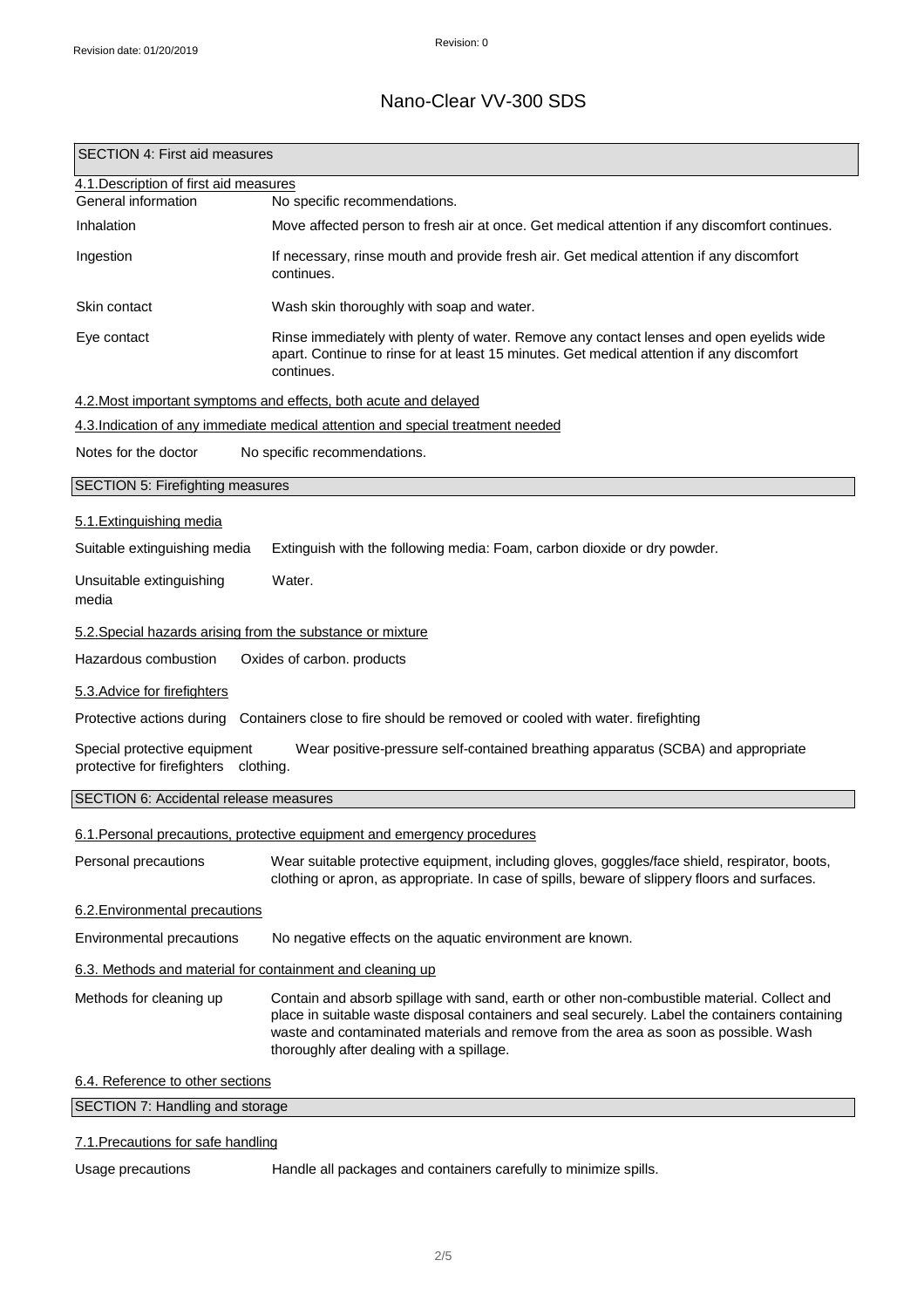#### 7.2.Conditions for safe storage, including any incompatibilities

Storage precautions Store in tightly-closed, original container in a dry, cool and well-ventilated place. Keep away from heat, sparks and open flame. Protect from freezing and direct sunlight.

Storage class Unspecified storage.

7.3. Specific end use(s)

SECTION 8: Exposure Controls/personal protection

#### 8.1.Control parameters

#### 8.2.Exposure controls

#### Protective equipment





Relative density  $~1$  0.952 @ 20°C

9.2. Other information

Refractive index ~ 1.422 @ 20°C

SECTION 10: Stability and reactivity

#### 10.1. Reactivity 10.2. Chemical stability

Stability Stable at normal ambient temperatures. 10.3. Possibility of hazardous reactions Possibility of hazardous Will not polymerize. reactions 10.4. Conditions to avoid

Conditions to avoid **Avoid heat, flames and other sources of ignition.** 

10.5. Incompatible materials

Materials to avoid Strong oxidizing agents. Strong acids. Strong alkalis.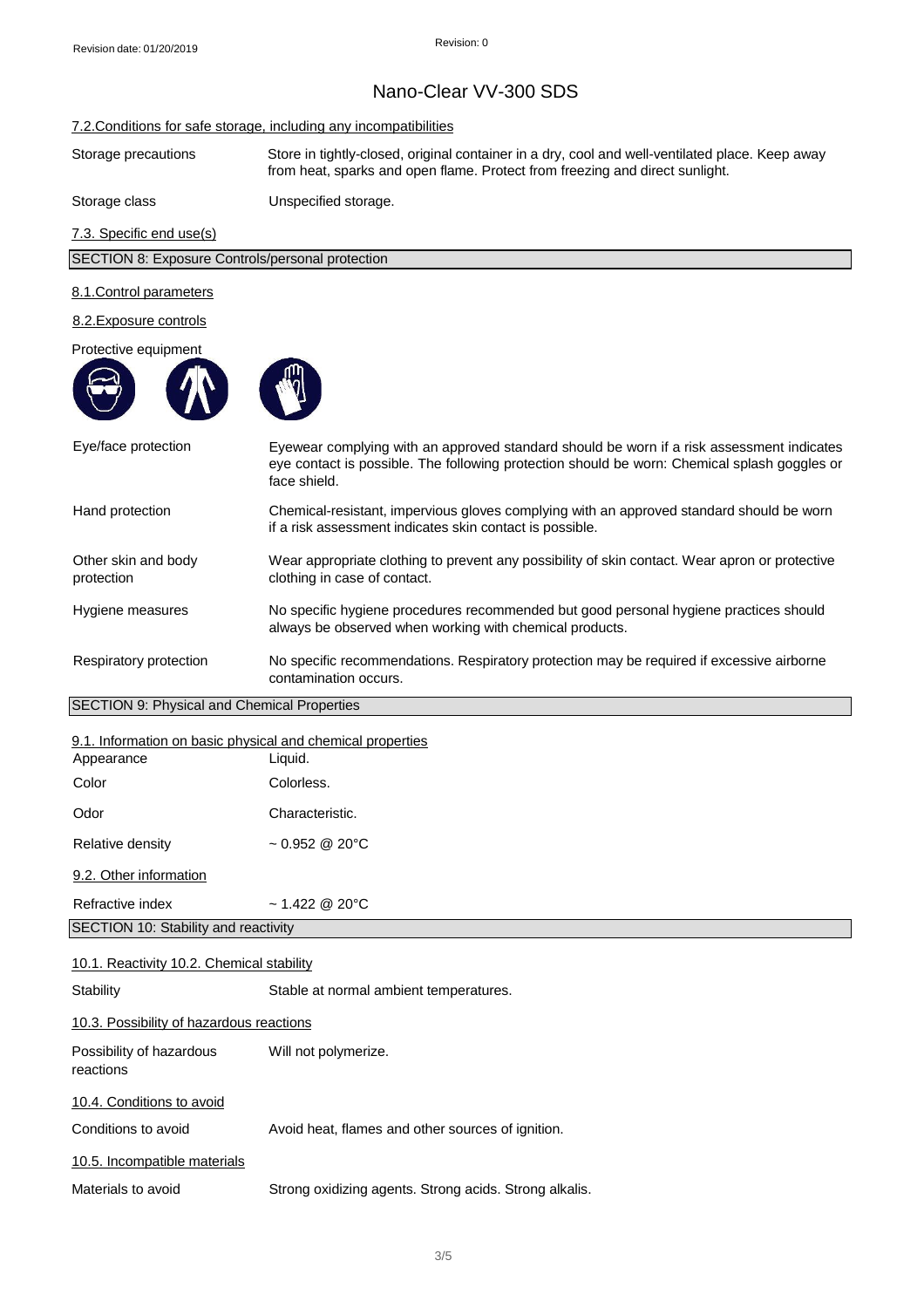### 10.6. Hazardous decomposition products

Hazardous decomposition Thermal decomposition or combustion products may include the following substances: Oxides productsof carbon. Oxides of nitrogen.

### SECTION 11: Toxicological information

#### 11.1. Information on toxicological effects

| General information                       | No specific health hazards known.                                                                                                                   |  |
|-------------------------------------------|-----------------------------------------------------------------------------------------------------------------------------------------------------|--|
| Inhalation                                | No specific health hazards known.                                                                                                                   |  |
| Ingestion                                 | No specific health hazards known. No harmful effects expected from quantities likely to be<br>ingested by accident.                                 |  |
| Skin contact                              | No specific health hazards known.                                                                                                                   |  |
| Eye contact                               | Vapour or spray in the eyes may cause irritation and smarting.                                                                                      |  |
| Acute and chronic health<br>hazards       | No specific health hazards known.                                                                                                                   |  |
| Medical symptoms                          | No specific symptoms noted, but this chemical may still have adverse health impact, either in<br>general or on certain individuals.                 |  |
| Medical considerations                    | May cause allergic contact eczema. Prolonged or repeated exposure may cause the<br>following adverse effects: Allergic rash. Get medical attention. |  |
| <b>SECTION 12: Ecological Information</b> |                                                                                                                                                     |  |

| Ecotoxicity                                        | No negative effects on the aquatic environment are known.                                                                      |  |  |
|----------------------------------------------------|--------------------------------------------------------------------------------------------------------------------------------|--|--|
| 12.1. Toxicity 12.2. Persistence and degradability |                                                                                                                                |  |  |
|                                                    | Persistence and degradability The product is expected to be biodegradable.                                                     |  |  |
| 12.3. Bioaccumulative potential                    |                                                                                                                                |  |  |
| Bioaccumulative potential                          | The product does not contain any substances expected to be bioaccumulating.                                                    |  |  |
| 12.4. Mobility in soil                             |                                                                                                                                |  |  |
| Mobility                                           | The product is miscible with water and may spread in water systems.                                                            |  |  |
| 12.5. Results of PBT and vPvB assessment           |                                                                                                                                |  |  |
| Results of PBT and vPvB<br>assessment              | This product does not contain any substances classified as PBT or vPvB.                                                        |  |  |
| 12.6. Other adverse effects                        |                                                                                                                                |  |  |
| SECTION 13: Disposal considerations                |                                                                                                                                |  |  |
| 13.1. Waste treatment methods                      |                                                                                                                                |  |  |
| General information                                | Waste is suitable for incineration.                                                                                            |  |  |
| Disposal methods                                   | Dispose of waste to licensed waste disposal site in accordance with the requirements of the<br>local Waste Disposal Authority. |  |  |
| <b>SECTION 14: Transport information</b>           |                                                                                                                                |  |  |
| General                                            | The product is not covered by international regulations on the transport of dangerous goods<br>(IMDG, IATA, ADR/RID).          |  |  |
| 14.1.UN number                                     |                                                                                                                                |  |  |